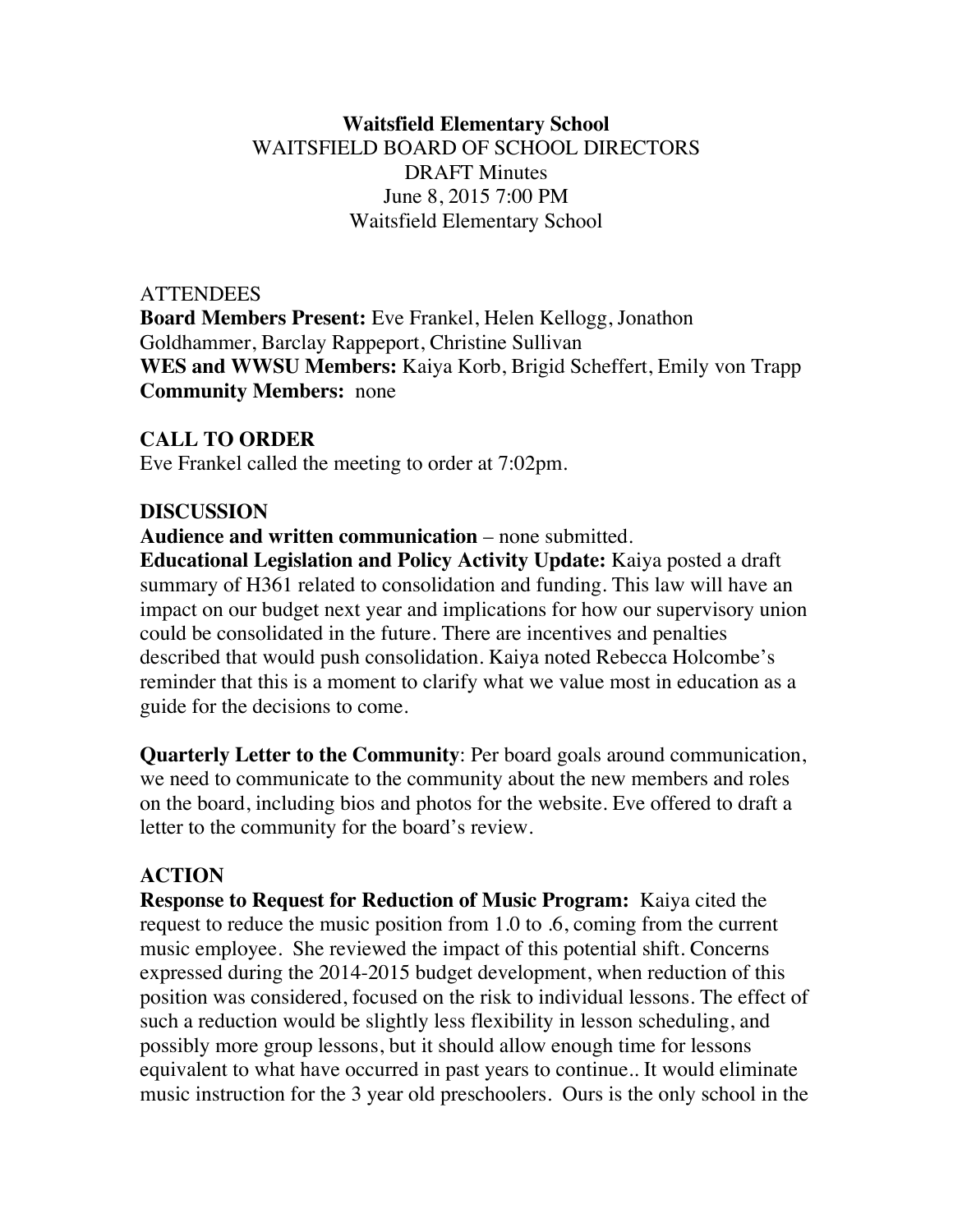valley offering in-school individual instrument lessons to this level and currently holding a full time position. Other schools have between .4-.5 positions.

Executive Session on a matter of Employee Contract. Jonathon Goldhammer made a motion to go into executive session and Eve seconded the motion. The board went into executive session at 7:25. The board came out of executive session at 7:32.

Barclay Rappeport made a motion to approve the request to reduce the music position by .4 to a .6 position. Jonathon Goldhammer seconded and the motion was unanimously approved.

**Establish Preschool Program Cap:** Kaiya recommends establishing a cap of 12 students for the 4 year old program. That matches our licensing space and is consistent with the caps to date. She recommends a cap of 19 for the 3 year old program given the additional space and additional support in place. Students that emerge above those numbers would be directed to private options or one of the partnership schools at their expense. Jonathon Goldhammer made a motion to set the 3 year old cap an 19 students and 4 year old cap at 12 for the upcoming year. Eve seconded and the motion was unanimously approved.

**Consider Preschool Teacher Hours Increase:** Kaiya reviewed the comparable level of student/teacher minutes and preparation time between preschool and elementary teachers. To be consistent with the negotiated agreement, we would offer a comparable level of planning and support time. Helen Kellogg made a motion to increase the preschool position to a .94 position. Barclay Rappeport seconded and the motion was unanimously approved.

Approval of May 18<sup>th</sup> minutes: Christine Sullivan made a motion to approve the minutes from May 18, 2015. Jonothan Goldhammer seconded and the minutes were unanimously approved.

**Approve Board Order**: Jonathon Goldhammer made a motion to approve the board warrant for \$441,689.84. Eve Frankel seconded and the motion was unanimously approved.

**Review Fuel Bids, select Provider:** WWSU business manager Michelle Baker recommends Gillespie pre-buy heating fuel bid at \$2.47 per gallon. Christine confirmed that we'll get that price for up to 6,000 gallons, but are not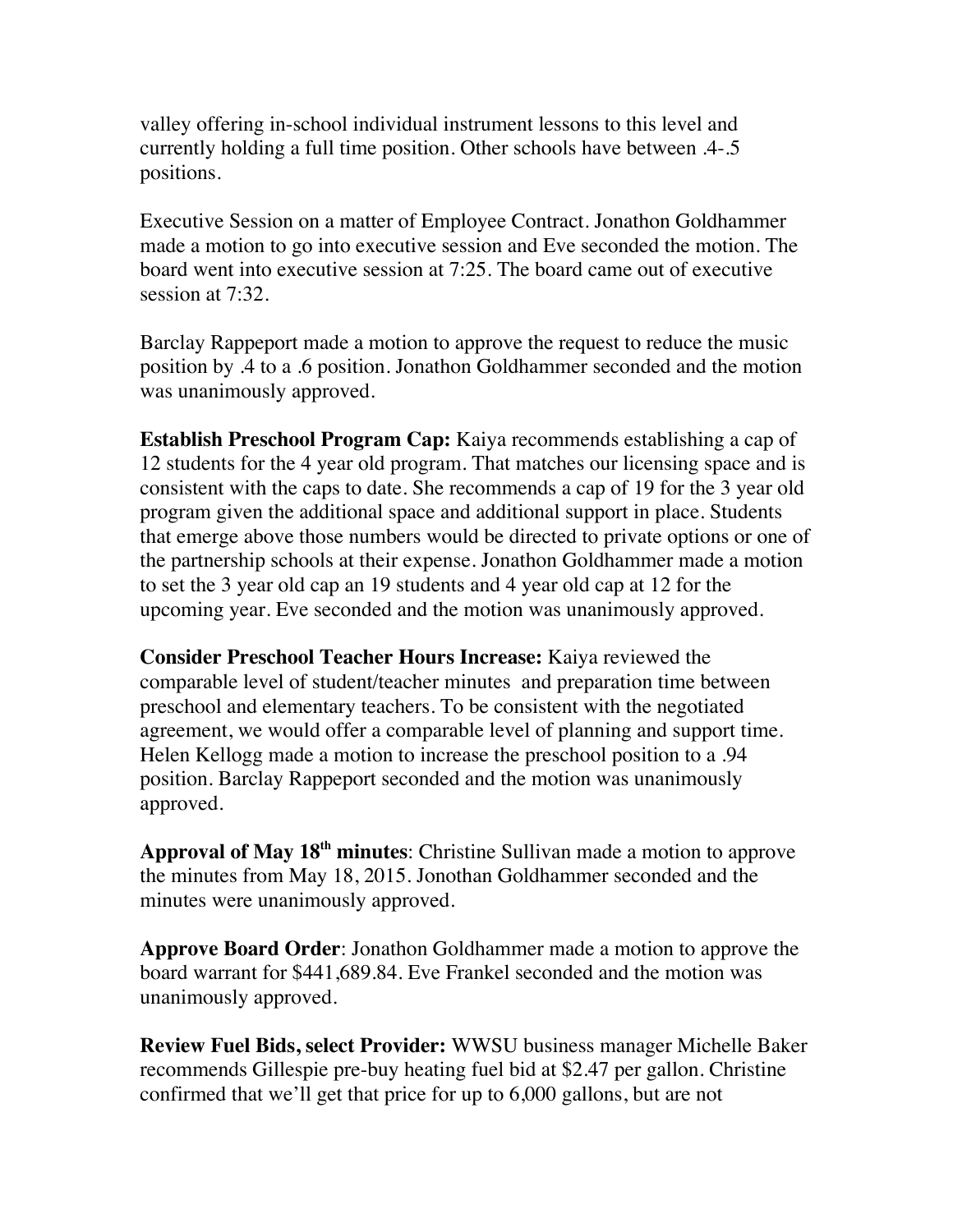committed to buy the full amount if not needed. Jonathon Goldhammer made a motion to accept the Gillespie pre-buy heating fuel bid of \$2.47 per gallon for the 2015-16 year. Barclay Rappeport seconded and the motion was unanimously approved.

**Tax Anticipation Note Approval:** Helen Kellogg made a motion to approve the People's United Bank Tax Anticipation Note bid of \$500,000 at 1.19% interest rate. Jonathon Goldhammer seconded and the motion was unanimously approved.

**Policy Packet #5**: Barclay Rappeport made a motion to approve Policy Packet #5. Eve Frankel seconded and the motion was unanimously approved.

# **REPORTS**

**Financial Report:** Kaiya noted a projected fund balance of \$1,590. Overall, revenues were lower than projected, as were costs. The school projects an actual contribution of \$7,740 to the food service program. We had budgeted \$10,000.

**Principal's Report:** Kaiya cited the school's mission statement, which does continue to truly guide the school's work. Throughout the year we've been looking at proficiency based graduation expectations and how those will shape all aspects of education. Related developments include a leadership team that will be comprised of administrators and teacher representatives to meet once a month supporting the continued evolution of that work. Simultaneously and in conjunction, there has been work at the supervisory union level to support community engagement in education. Over the summer, the WES based student support team will meet to hone plans for continued implementation of PBIS and MTSS for next years. All school members of the school community will be reading Mindset, by Carol Dweck and Kaiya invited the board to join in the discussion that ensues. The group that worked on the planning for the outside space will come back together to reinvigorate that plan. The space will soon connect to the Mad River Path. Graduation will be this coming Monday at 6 pm. We have an excellent candidate for preschool assistant for the 3 year old program that has been put forward to the superintendent.

**Washington West Representative Report:** No report given. The meeting will follow this board meeting.

# **EXECUTIVE SESSION**

Christine Sullivan made a motion to go into executive session on a legal matter. Barclay Rappeport seconded and the board went into executive session at 8:20.